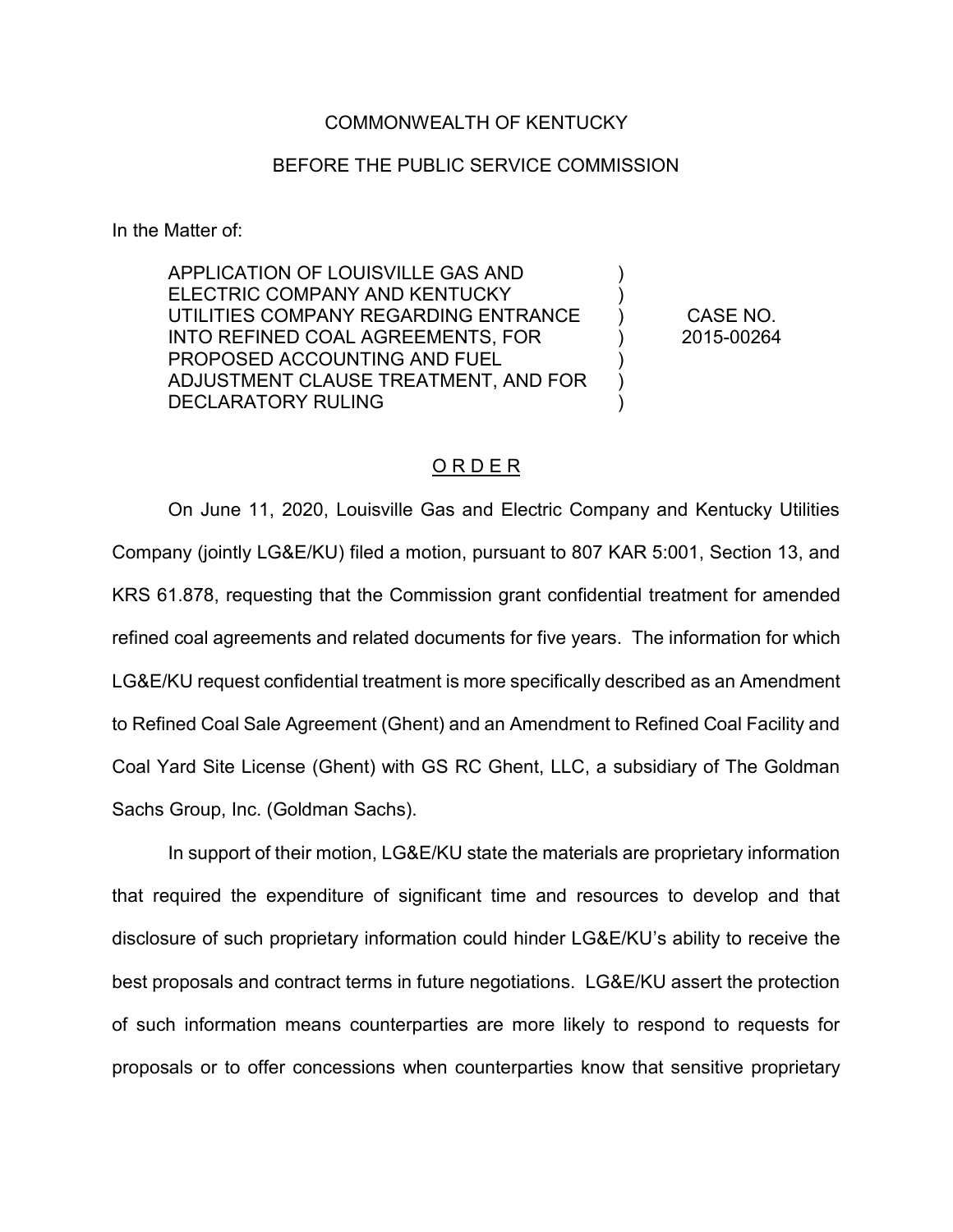information will not be offered to competitors. Finally, LG&E/KU assert that the Commission has previously granted confidential treatment to similar documents. LG&E/KU state, for these reasons, the designated materials are generally recognized as confidential and are exempt from public disclosure pursuant to KRS 61.878(1)(c).

Having considered the motion and the material at issue, the Commission finds that the designated materials are generally recognized as confidential or proprietary; and therefore meet the criteria for confidential treatment and are exempted from public disclosure pursuant to 807 KAR 5:001, Section 13, and KRS 61.878(1)(c)(1).

IT IS THEREFORE ORDERED that:

1. LG&E/KU's motion for confidential treatment is granted.

2. The designated material granted confidential treatment by this Order shall not be placed in the public record or made available for public inspection for five years or until further Order of this Commission.

3. Use of the designated material granted confidential treatment by this Order in any Commission proceeding shall comply with 807 KAR 5:001, Section 13(9).

4. LG&E/KU shall inform the Commission if the designated material granted confidential treatment by this Order becomes publicly available or no longer qualifies for confidential treatment.

5. If a nonparty to this proceeding requests to inspect the material granted confidential treatment by this Order and the period during which the material has been granted confidential treatment has not expired, LG&E/KU shall have 30 days from receipt of written notice of the request to demonstrate that the material still falls within the exclusions from disclosure requirements established in KRS 61.878. If LG&E/KU is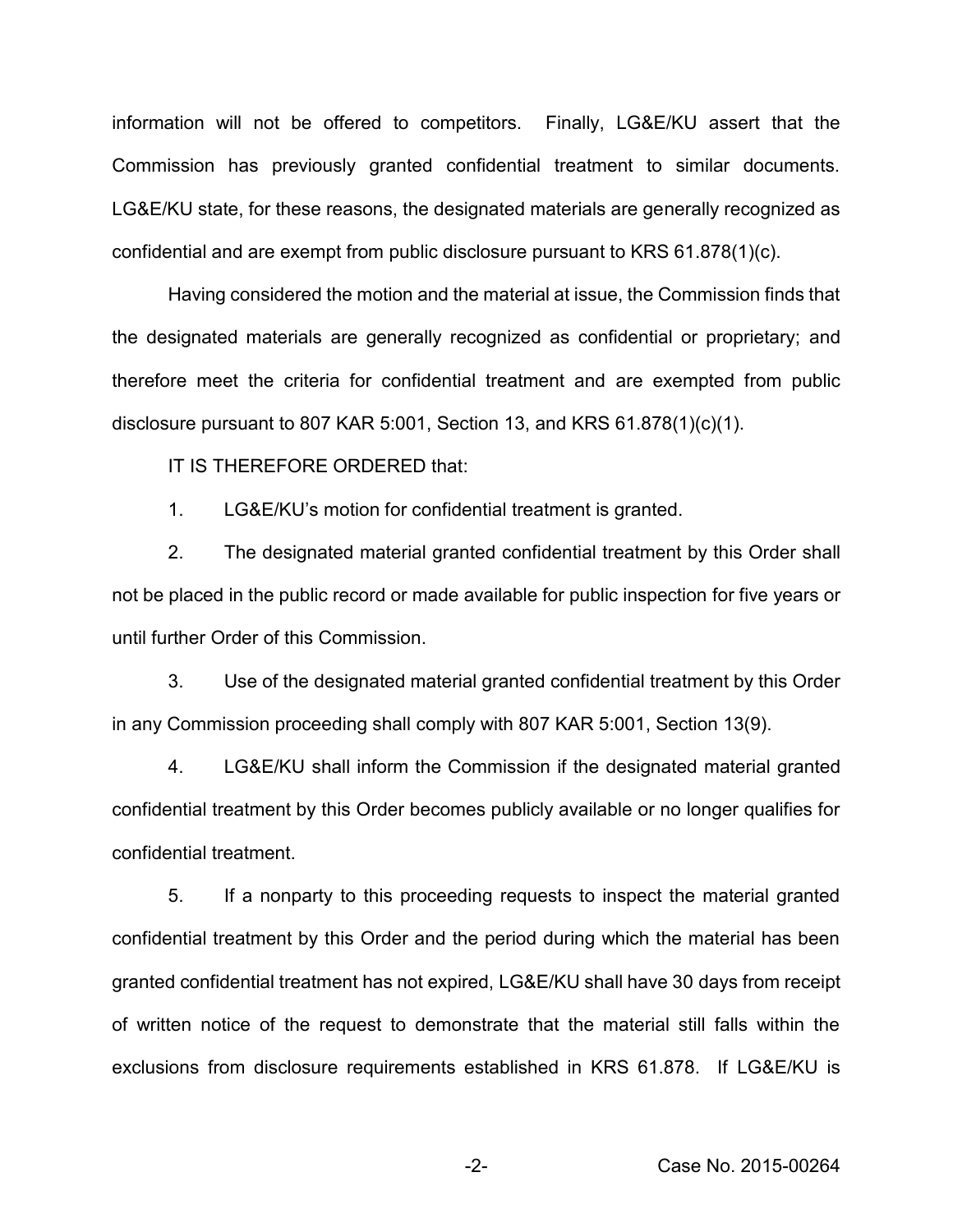unable to make such demonstration, the requested material shall be made available for inspection. Otherwise, the Commission shall deny the request for inspection.

6. The Commission shall not make the requested material available for inspection for 30 days from the date of service of an Order finding that the material no longer qualifies for confidential treatment in order to allow LG&E/KU to seek a remedy afforded by law.

## [REMAINDER OF PAGE INTENTIONALLY LEFT BLANK]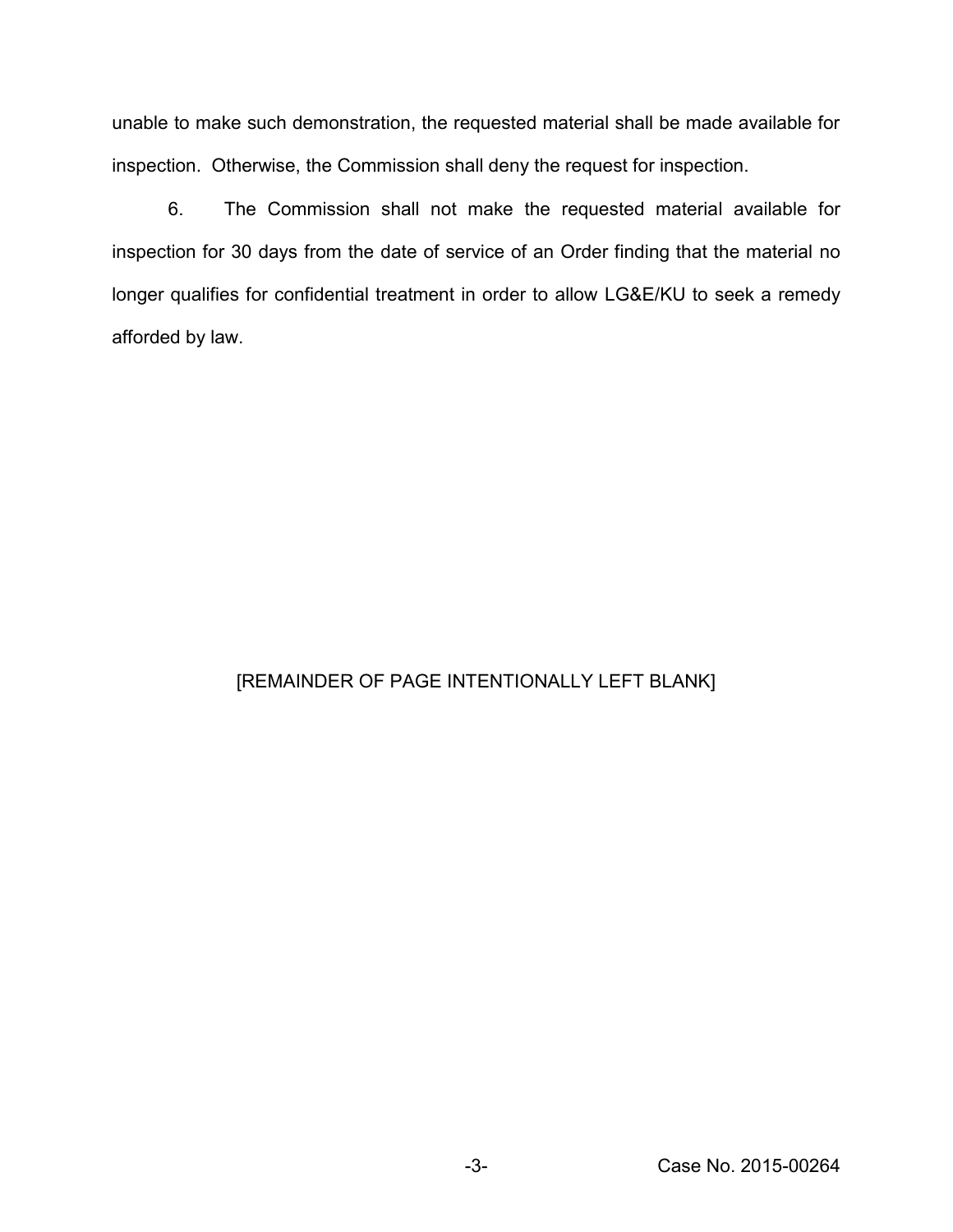By the Commission



ATTEST:

 $\bigwedge \bigvee \bigvee$  for Executive Director for

Case No. 2015-00264